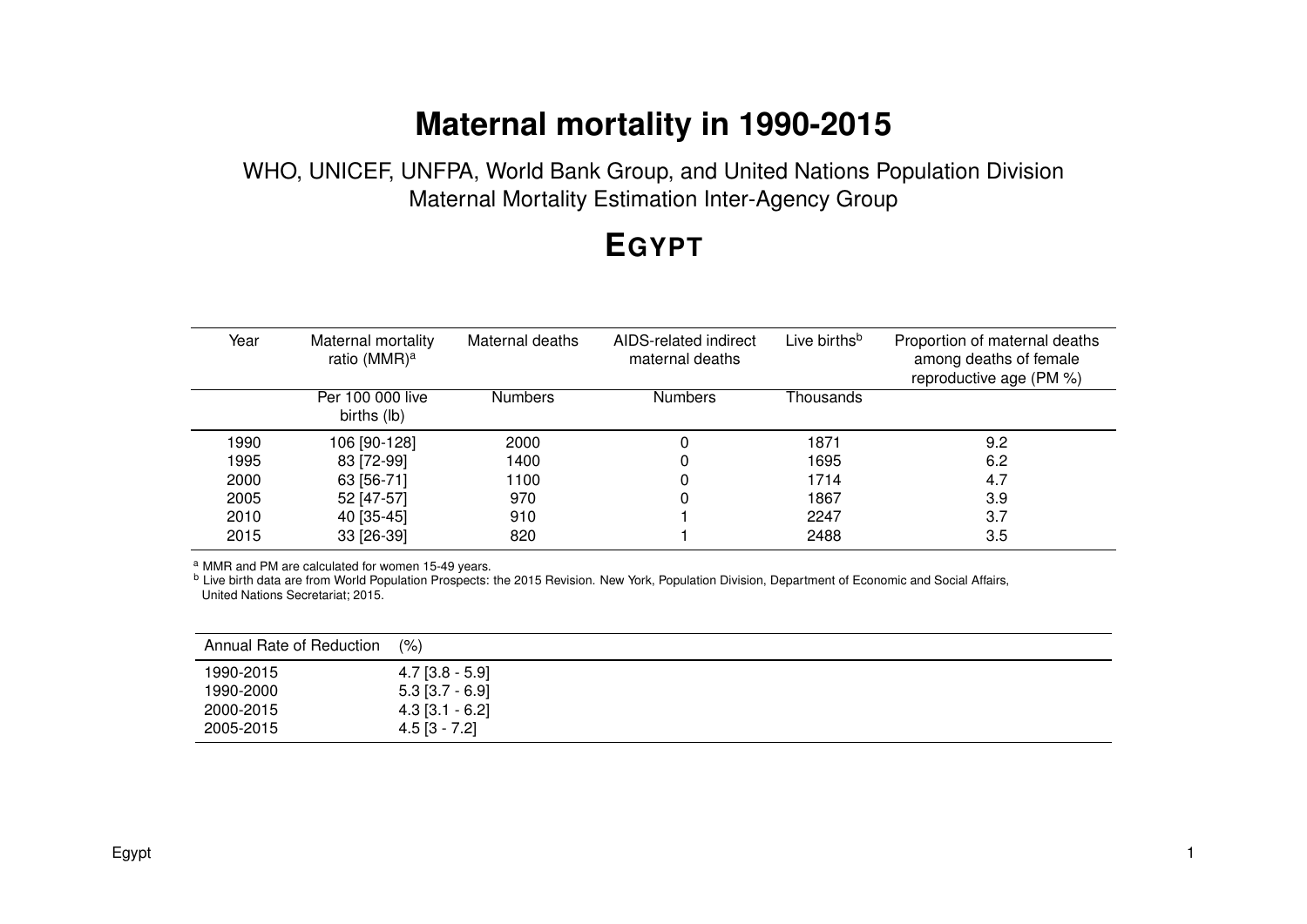#### **Available data sources**

Data from civil registration system:

|                                           | 1985                                    | 986                      | 987   | 988                      | '989 | 990                      | 991   | 1992                     | 993 | 994 | 1995                     | 996 | 99] | 1998                     | 1999. | 2000  |
|-------------------------------------------|-----------------------------------------|--------------------------|-------|--------------------------|------|--------------------------|-------|--------------------------|-----|-----|--------------------------|-----|-----|--------------------------|-------|-------|
| Maternal deaths <sup>c</sup>              | $\qquad \qquad \  \  \, -\qquad \qquad$ | $\overline{\phantom{m}}$ | 202   | $\overline{\phantom{m}}$ |      | $\overline{\phantom{m}}$ | 713.  | 700                      |     |     |                          |     |     | $\overline{\phantom{m}}$ |       | -49   |
| Late maternal deaths <sup>d</sup>         |                                         | –                        |       | —                        |      |                          |       |                          |     |     |                          |     |     |                          |       |       |
| Female deaths <sup>e</sup>                |                                         |                          | 24504 |                          |      |                          | 22958 | 22200                    |     | –   |                          |     | —   |                          |       | 20471 |
| Adjustment factor <sup>t</sup>            |                                         |                          | 2.2   |                          |      |                          | 2.5   |                          |     |     |                          |     |     |                          |       |       |
| Maternal deaths not included <sup>g</sup> |                                         |                          |       |                          |      |                          |       | $\overline{\phantom{m}}$ |     |     | $\overline{\phantom{m}}$ |     |     | $\overline{\phantom{m}}$ |       |       |

|                                           | 2001  | 2002                     | 2003  | 2004  | 2005  | 2006                     | 2007                     | 2008                     | 2009  | 2010  | 201   | 2012  | 2013                     | 2014                     | 2015                     |  |
|-------------------------------------------|-------|--------------------------|-------|-------|-------|--------------------------|--------------------------|--------------------------|-------|-------|-------|-------|--------------------------|--------------------------|--------------------------|--|
| Maternal deaths <sup>c</sup>              | 512   | 646                      | 692   | 535   | 565   | 603                      | 567                      | 449                      | 577   | 519   | 550   | -531  | 503                      | $\overline{\phantom{a}}$ | $\qquad \qquad -$        |  |
| Late maternal deaths <sup>d</sup>         |       |                          |       |       |       |                          |                          |                          |       |       |       |       |                          | $\overline{\phantom{a}}$ | $\overline{\phantom{0}}$ |  |
| Female deaths <sup>e</sup>                | 21314 | 21536                    | ገ1725 | 21608 | 22107 | 22376                    | 22249                    | 22692                    | 23426 | 24472 | 23772 | 24751 | 24340                    |                          | $\overline{\phantom{0}}$ |  |
| Adjustment factor <sup>t</sup>            |       |                          |       |       |       | . 0                      | . . כ                    | . ס                      |       |       |       | ء.    |                          |                          | $\overline{\phantom{0}}$ |  |
| Maternal deaths not included <sup>g</sup> |       | $\overline{\phantom{0}}$ |       |       |       | $\overline{\phantom{0}}$ | $\overline{\phantom{0}}$ | $\overline{\phantom{m}}$ |       |       |       |       | $\overline{\phantom{0}}$ |                          | $\overline{\phantom{0}}$ |  |

Maternal deaths not included<sup>g</sup> – – – – – – – – – – – – – – – c ICD10 codes O00-O99 Pregnancy, childbirth and the puerperium and A34 Obstetrical tetanus; ICD9 codes 630-676 Complications of pregnancy, childbirth and the puerperium. d ICD10 codes O96 and O97.

<sup>e</sup> Female deaths data are from WHO VR database 2015.

<sup>f</sup> For details on the adjustment factor please refer to: WHO, UNICEF, UNFPA, World Bank Group and the United Nations Population Division. Trends in maternal mortality: 1990 to 2015. Geneva: World Health Organization; 2015.

g Did not meet inclusion criteria or confidential inquiry used instead.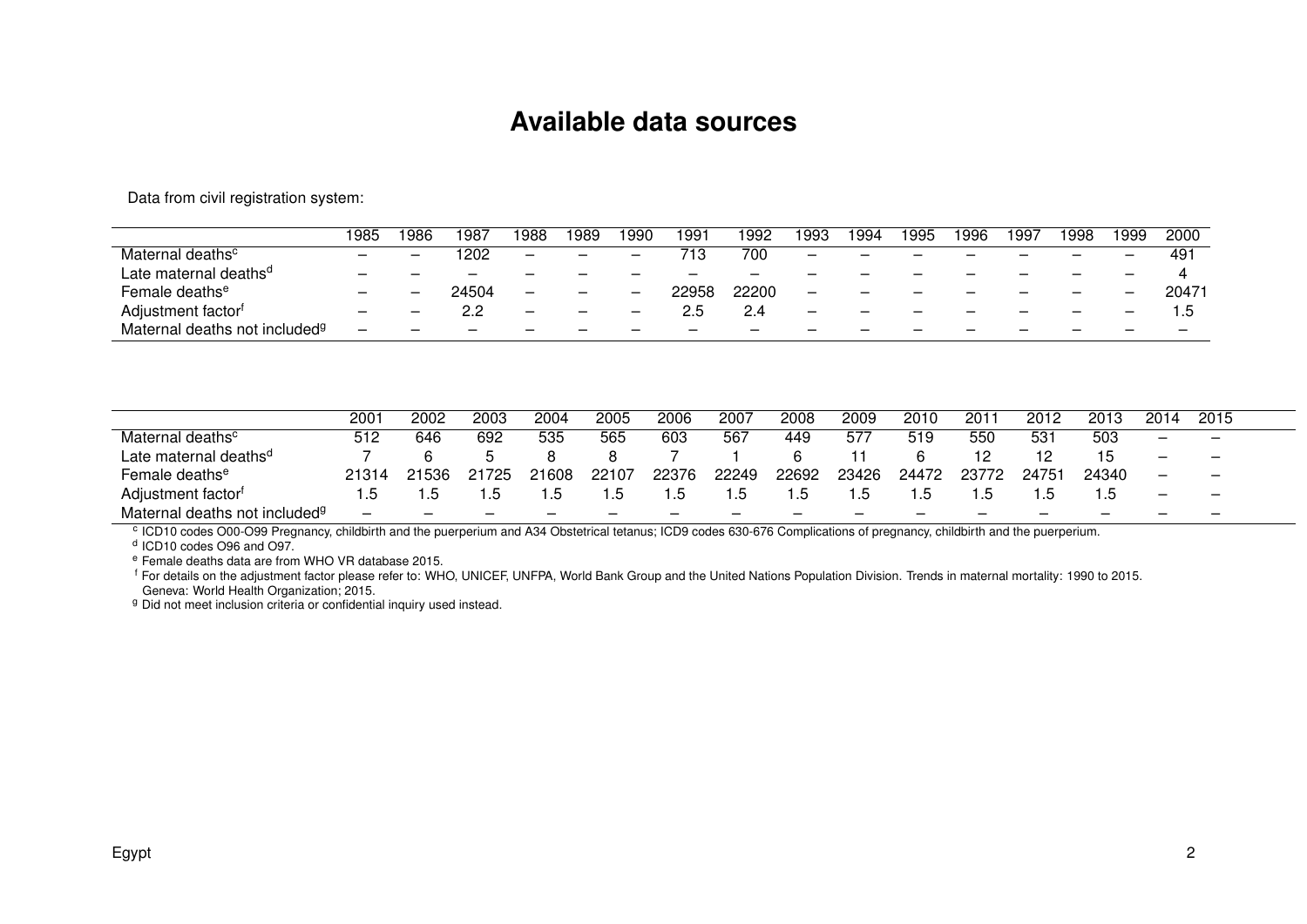### **Available data sources (continued)**

Data from studies **included** in analysis:

| Source            | Definition | Study period  | Maternal | Female  | $PM(\% )$ | MMR per    | Adiusted   |
|-------------------|------------|---------------|----------|---------|-----------|------------|------------|
|                   |            |               | deaths   | deaths. |           | 100 000 lb | MMR per    |
|                   |            |               |          | 15-49   |           |            | 100 000 lb |
| NMMS 1992-1993    | Maternal   | 1992.2-1993.2 | 772      | 7487    | 10.3      |            | 140        |
| <b>NMMS 2000</b>  | Maternal   | 2000-2001     | 585      | 8497    | 6.9       |            | 102        |
| <b>NMMSS 2004</b> | Maternal   | 2004-2005     | 1251     | 21553   | 5.8       |            | 85         |
| <b>NMMSS 2006</b> | Maternal   | 2006-2007     | 1143     | 22292   | 5.1       |            | 74         |

Data from studies **not included** in analysis:

| Definition<br>Maternal<br>Study period<br>Source<br>deaths | MMR per<br>$PM(\% )$<br>'−emale<br>100 000 lb<br>deaths,<br>15-49 | Adjusted<br>MMR per<br>100 000 lb |
|------------------------------------------------------------|-------------------------------------------------------------------|-----------------------------------|
|------------------------------------------------------------|-------------------------------------------------------------------|-----------------------------------|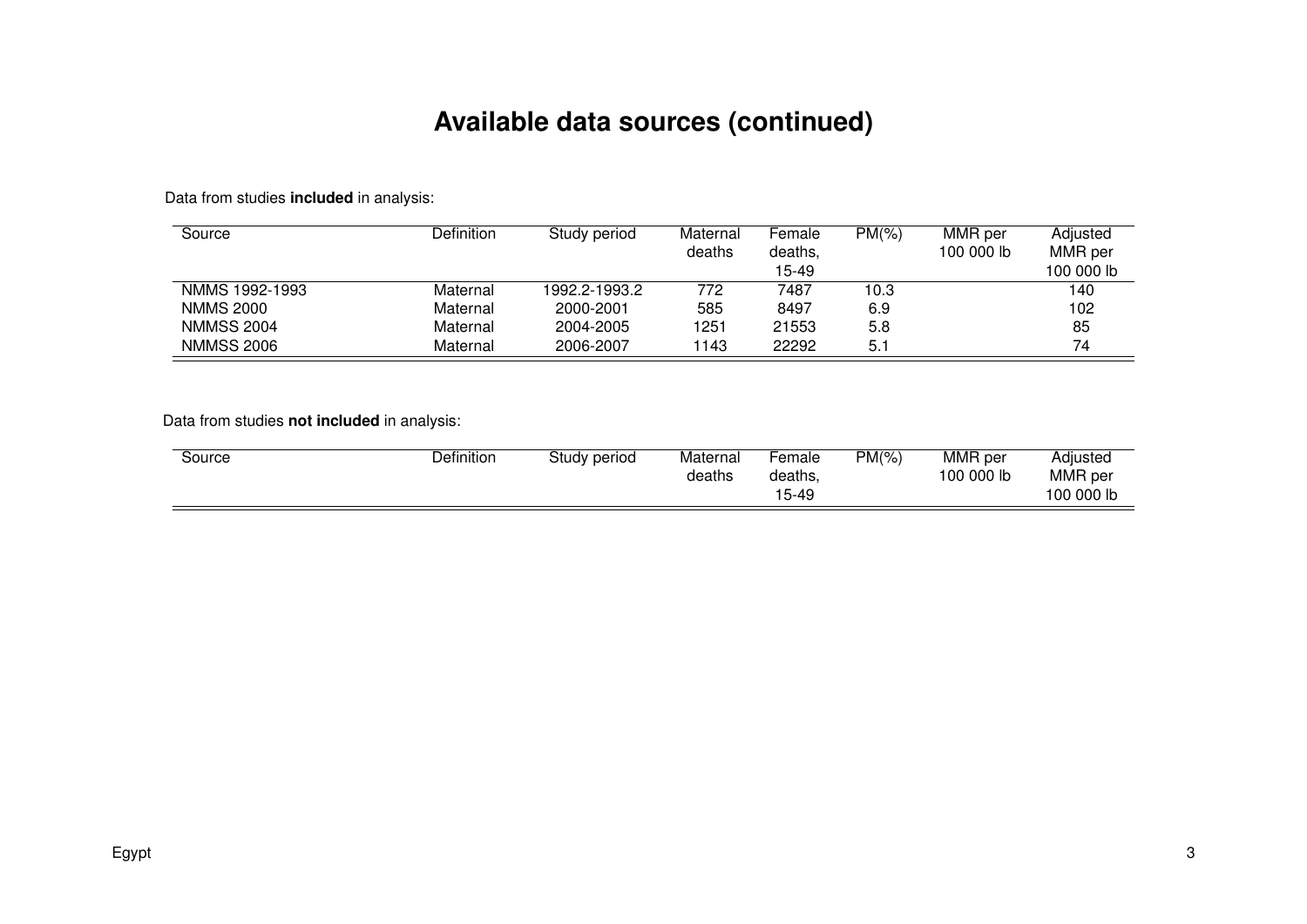#### **Covariates used in the model**

| Year | GDP per capita, PPP<br>(constant $2011$ lnt $\$$ ) | General Fertility Rate per<br>1000 women 15-49 | Skilled attendance at<br>birth (% of births) |
|------|----------------------------------------------------|------------------------------------------------|----------------------------------------------|
| 1990 | 5923                                               | 147                                            | 40                                           |
| 1995 | 6590                                               | 117                                            | 54                                           |
| 2000 | 7706                                               | 102                                            | 68                                           |
| 2005 | 8699                                               | 96                                             | 79                                           |
| 2010 | 10437                                              | 105                                            | 87                                           |
| 2015 | 10781                                              | 108                                            | 92                                           |

GDP per capita measured in purchasing power parity (PPP) equivalent dollars, reported as constant 2011 international dollars, based on estimates published by World Bank Group. *Source:* World Bank Group, International Comparison Program database, 2014.

General fertility rate

*Source:* World Population Prospects: the 2015 Revision. New York, Population Division, Department of Economic and Social Affairs, United Nations Secretariat; 2015.

Percentage of births attended by skilled health personnel (doctors, nurses or midwives). *Source:* UNICEF global databases 2015, based on MICS, DHS and other nationally representative sources. (http://data.unicef.org/).